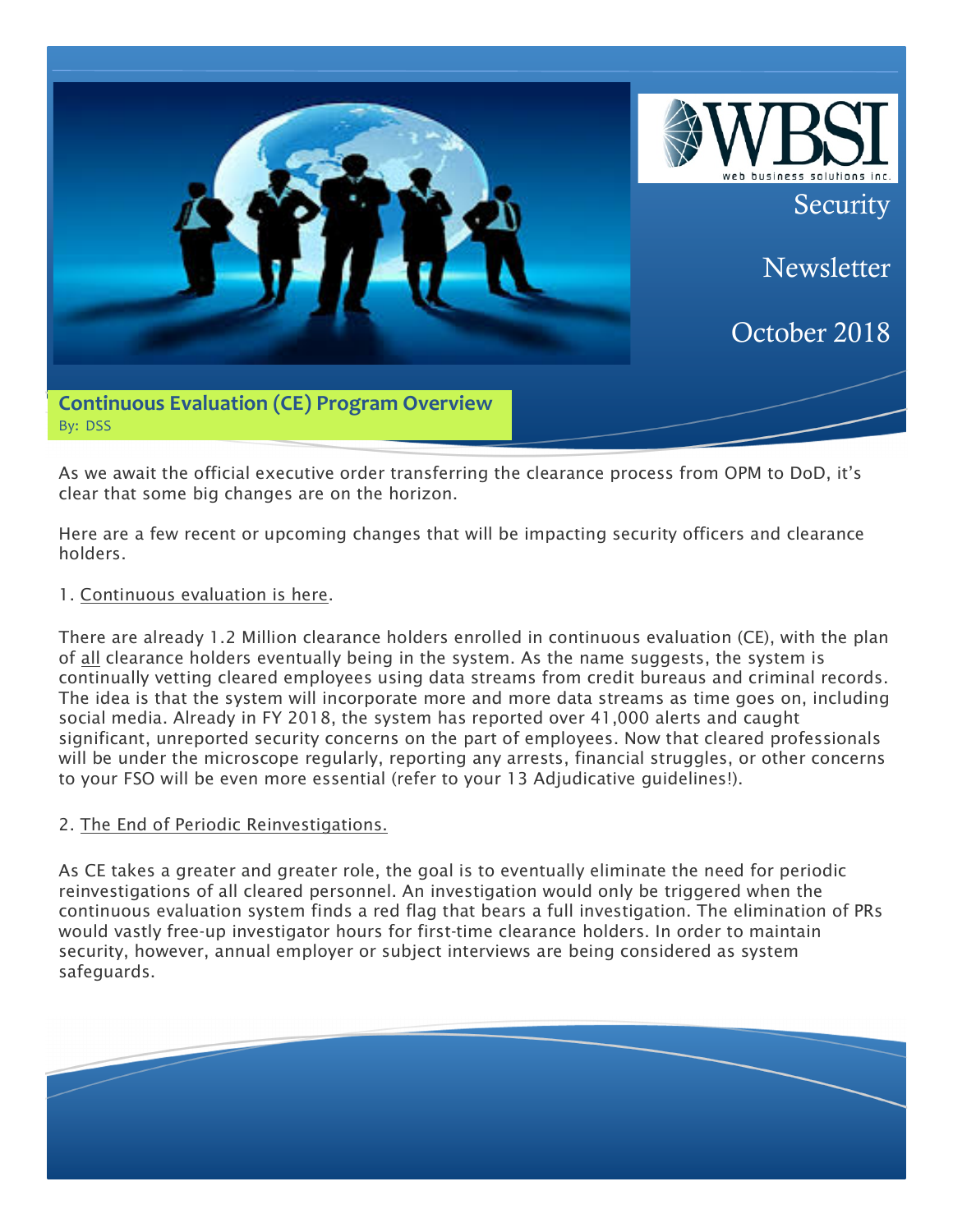### 3. Agency name changes.

According to the DSS (Defense Security Service) website:

The Defense Vetting Directorate (DVD) is a newly established directorate of the Defense Security Service (DSS). The DVD will integrate the National Background Investigations Bureau (NBIB) and the DoD Consolidated Adjudication Facility (DoD CAF) into the DSS as directed by legislative and presidential directives. The DVD will establish a holistic end-to-end personnel-vetting enterprise by re-aligning existing DSS vetting functions in conjunction with the transfer of NBIB and the DoD CAF.

Likewise, the DSS Personnel Security Management Office for Industry (PSMO-I) has a new acronym: VROC - "Vetting Risk Operations Center" — this is the hub in charge of the Continuous Evaluation (CE) program.

#### The Continuous Evaluation Process

How does it work for those who are in the system? It all begins with the automated checks. Once an alarm is sounded on a clearance holder within the system, it's immediately checked to ensure the information is credible, has flagged the right person, whether or not the issue has already been previously recorded, and if the information is relevant to the adjudication process. If an analyst reviews the alert and finds the incident is valid, new, and relevant, a report will be generated and sent to the candidate's security manager. All alerts are prioritized based on severity of the incident and the reports are reviewed and approved by a supervisor before forwarding to a security manager. If any additional investigative work is required, adjudicators will be the ones to determine the candidate's continued eligibility for a security clearance. Clearance holders still have access to due process safeguards during periodic reinvestigations.

The reality is that if you have an incident, you will either need to report it now or wait for it to come up during your reinvestigation process. The goal of continuous evaluation is to flag incidents sooner and resolve them with either a revoked clearance or updated information in the system.

DSS notes the program has been highly successful, particularly at flagging issues individuals had not self-reported between PRs. The hope is that once CE is fully implemented, the need for PRs will disappear altogether (a near reality at present time, when PRs have been suspended and CE and self-reporting are the primary mechanisms for finding adverse information for the already cleared).

#### How does it work?

Mirador, which is a separate IT system from what ODNI is developing to implement CE, is the name of DoD's own continuous evaluation IT system. The system conducts automated record checks of commercial and government data sources on enrolled DoD members. The goal of the automated checks is to provide near real-time identification of adverse information to be added to considerations used during the evaluation of a clearance holder's ongoing eligibility for access to classified information. Despite Mirador already being in use, the system is still under development. Mirador is expected to be fully operational by the end of fiscal year 2018. See Diagram next page.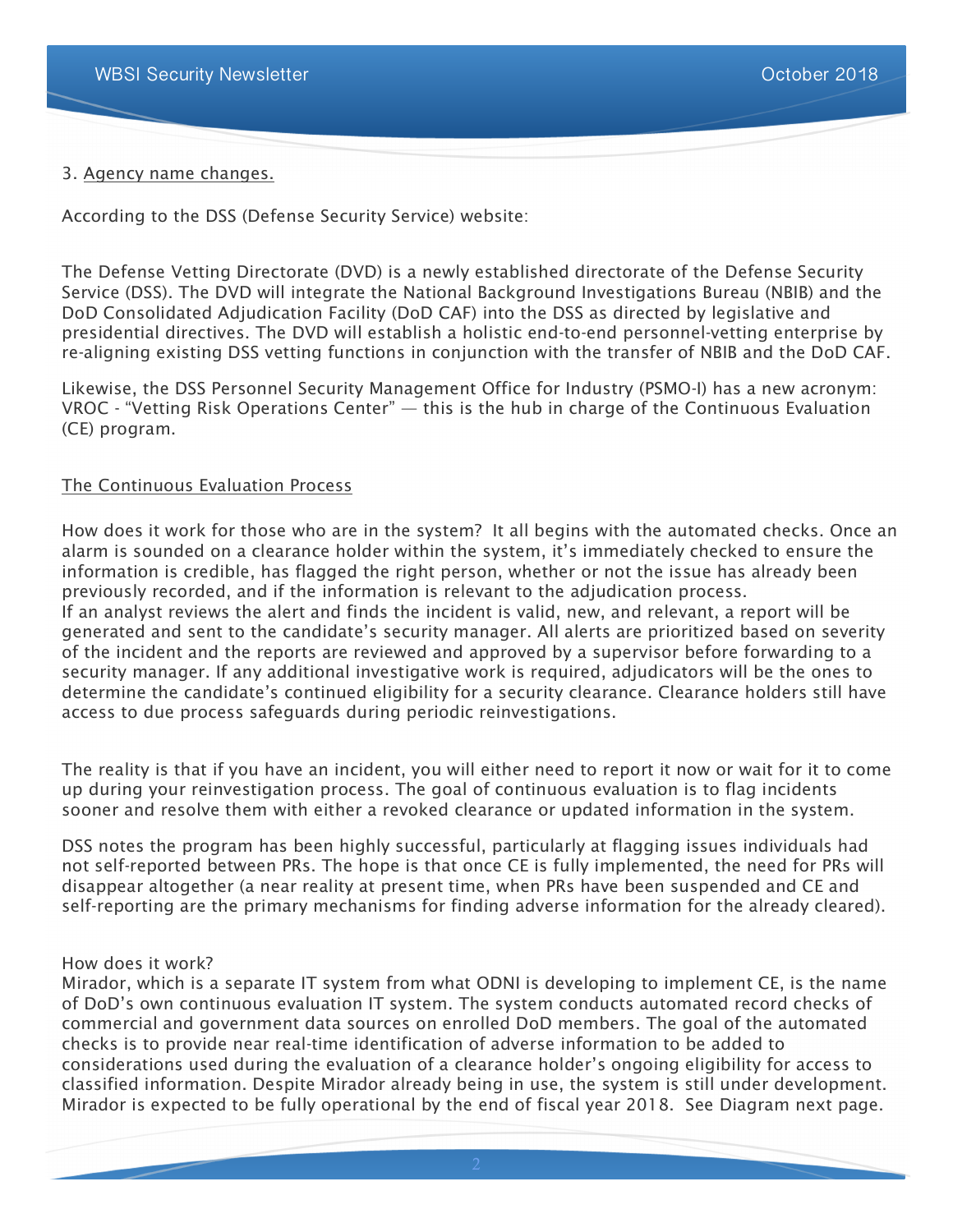

a final security report. The report is also forwarded to the Consolidated Adjudications Facility and Component IT Hub for Situational Awareness.

and evaluate the alert and final report. Adjudicators may request

adjudicatively relevant to the individual's continued eligibility meet these three criteria, there is no adverse information to adjudicate and regular record checks continue.



the individual's eligibility for access to classified information or take an adverse action, such as clearance revocation.

Source: GAO analysis of Department of Defense information. | GAO-18-117

additional investigative work.